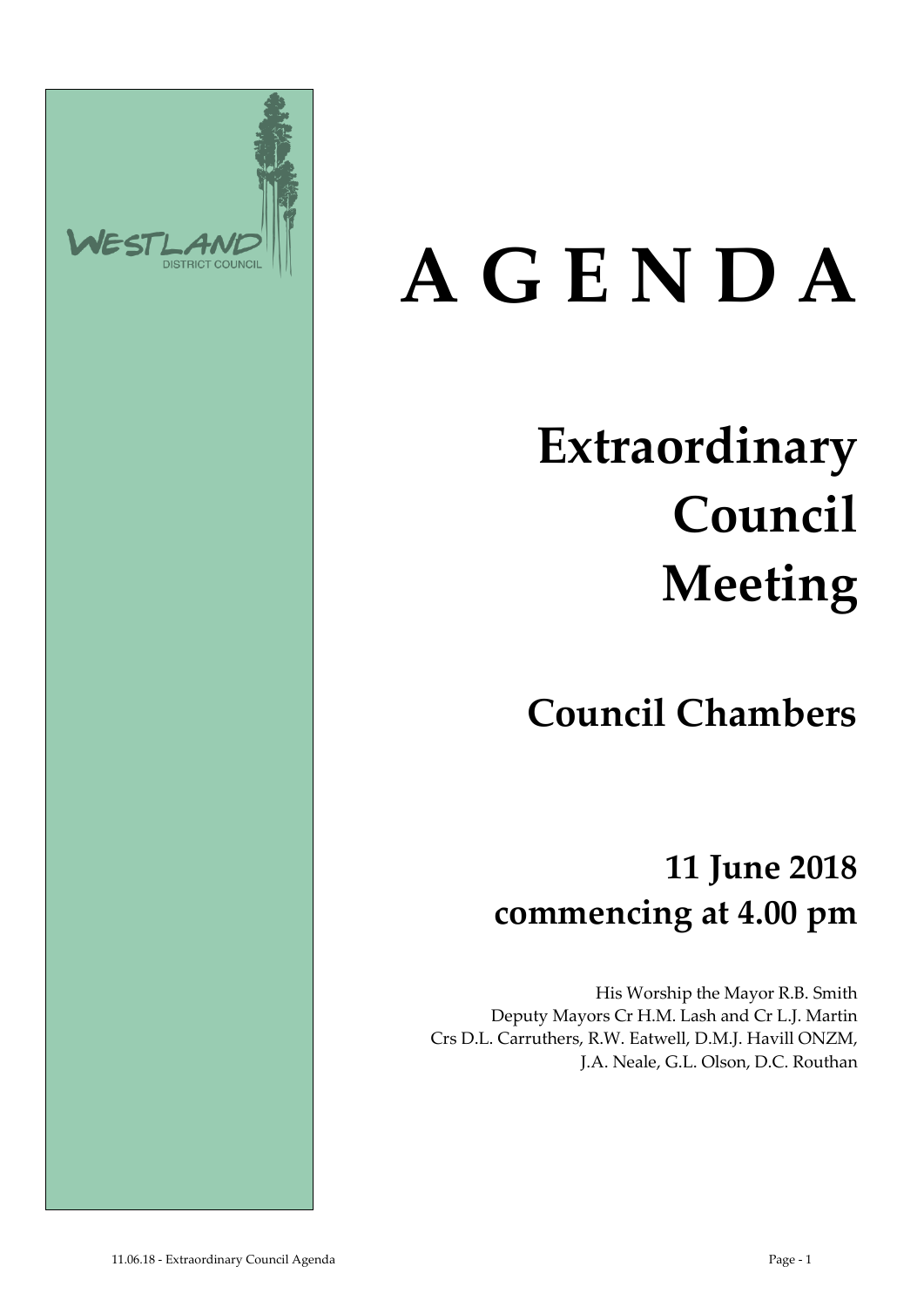

### **EXTRAORDINARY COUNCIL MEETING**

#### **EXTRAORDINARY MEETING OF THE WESTLAND DISTRICT COUNCIL, TO BE HELD IN THE COUNCIL CHAMBERS, 36 WELD STREET, HOKITIKA ON MONDAY 11 JUNE 2018 COMMENCING AT 4.00 PM**

#### **COUNCIL VISION**

#### We work with the people of Westland to grow and protect our communities, our economy and our unique natural environment.

#### **Purpose:**

The Council is required to give effect to the purpose of local government as prescribed by section 10 of the Local Government Act 2002. That purpose is:

- (a) To enable democratic local decision-making and action, by and on behalf of, communities; and
- (b) To meet the current and future needs of communities for good-quality local infrastructure, local public services, and performance of regulatory functions in a way that is most cost-effective for households and businesses.

#### **1. MEMBERS PRESENT, APOLOGIES AND INTEREST REGISTER:**

- **1.1 Apologies & Leave of Absence**
- **1.2 Interest Register**

#### **2. MATTERS TO BE CONSIDERED IN THE 'PUBLIC EXCLUDED SECTION':**

Resolutions to exclude the public: Section 48, Local Government Official Information and Meetings Act 1987.